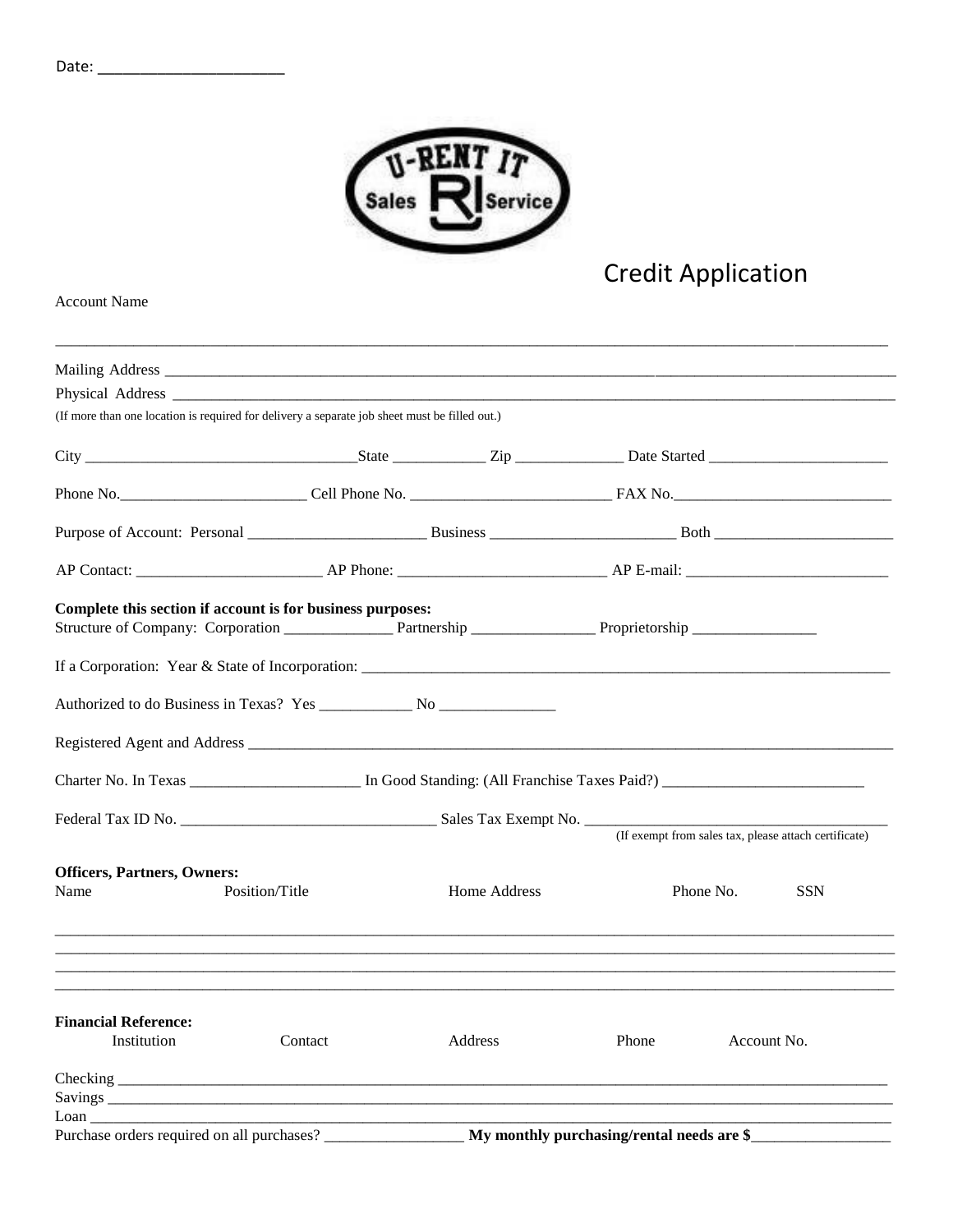The company or individual indicated below, as Purchaser, hereby submits the above application and by execution of this application warrants and represents that the statements furnished above true and correct. Purchaser further expressly agrees that all the purchases now made and which may hereafter be made from U Rent It Sales & Service, as Seller, shall be upon the following terms and conditions:

## **Terms and Conditions**

- 1. Terms of sale are Net 30 days from close of invoice.
- 2. All merchandise returned for credit is subject to inspection by Seller, which shall not be obliged to accept any damaged, mutilated, altered, or otherwise unsalable merchandise for return as determined by Seller in its sole discretion. In no event will Seller be liable for any monetary damages with respect to any merchandise sold to Purchaser, and Purchaser's sole remedy for any defects in the merchandise or otherwise, shall be, at Seller's option to repair or replace the merchandise or credit Purchaser's account.
- 3. All invoices and billings are payable in Terrell, Kaufman County, Texas at the office of the Seller, 2280 W. Moore Ave., Terrell, Texas 75160, and Purchaser agrees to make payments as required at said place and in accordance with conditions hereof.
- 4. Seller makes no warranty or guarantee of any kind whatsoever with respect to the merchandise purchased by Purchaser, including without limitation and implied warranty of merchant ability or fitness for a particular purpose. Purchaser hereby acknowledges that, as between Seller and Purchaser, all of such merchandise is being purchased on an AS IS, WHERE IS basis. The foregoing limitation is not intended, however, to limit any warranty or guarantee, if any which the original manufacturer of the merchandise may provide.
- 5. In the event Purchaser defaults in making payment for any purchases made pursuant hereto, or fails to comply with any of the terms and conditions of the invoices on which same shall be purchased, or if a proceeding in bankruptcy, receivership or insolvency be instituted by or against the Purchaser or his property, the Seller shall have the right, at its election, with or without notice or demand, to declare the entire account of Purchaser to be immediately due and payable. Further, in any such event, Seller, Seller's agent or any sheriff or other officer of the law may take immediate possession of the said property without notice or demand, and for this purpose Seller or its agent may enter upon the premises where said property may be and remove same. Purchaser agrees to pay all costs, charges, expenses, and disbursements including expenses and reasonable attorney's fees incurred by the Seller, and if the Seller repossesses said property by confiscation, Seller may sell same with or without order of Court without being liable for conversion or damages therefore.
- 6. This application, together with any invoice provided by Seller in connection with the sale of any merchandise to Purchaser, shall constitute the entire agreement between Seller and Purchaser and may not be amended, modified or altered in any respect except by writing executed by both parties.
- 7. This agreement shall be governed by, and construed in accordance with the laws of the State of Texas.
- 8. Any account with an unpaid, past due balance at the close of business on the  $26<sup>th</sup>$  day of the month will be assessed finance charges at the annual rate of eighteen percent (18.00%). This annual rate is subject to change to the maximum amount allowed by law. Any account with an unpaid balance dating over 90 days is subject to be turned over to a third party collection agency and Purchaser will be liable for all reasonable collection costs and legal fees.
- 9. Any account unpaid at the close of business on the  $30<sup>th</sup>$  day past due date will be automatically placed on hold. Any attempt to make a purchase after the  $30<sup>th</sup>$  day past due date will automatically be declined and may only be overridden by obtaining approval from David Landua, Shirley Landua or Mark Landua.
- 10. Applicant authorizes U Rent It Sales & Service to check all financial and credit references and obtain credit bureau information without recourse.

**Purchaser agrees to Terms and Conditions stated above, as required, to establish an account with U Rent It Sales & Service:** 

**Printed Name: \_\_\_\_\_\_\_\_\_\_\_\_\_\_\_\_\_\_\_\_\_\_\_\_\_\_\_\_\_\_\_\_\_\_\_\_\_\_\_\_\_\_\_\_\_\_\_\_\_\_\_\_\_** 

**Signature: \_\_\_\_\_\_\_\_\_\_\_\_\_\_\_\_\_\_\_\_\_\_\_\_\_\_\_\_\_\_\_\_\_\_\_\_\_\_\_\_\_\_\_\_\_\_\_\_\_\_\_\_\_\_\_\_\_**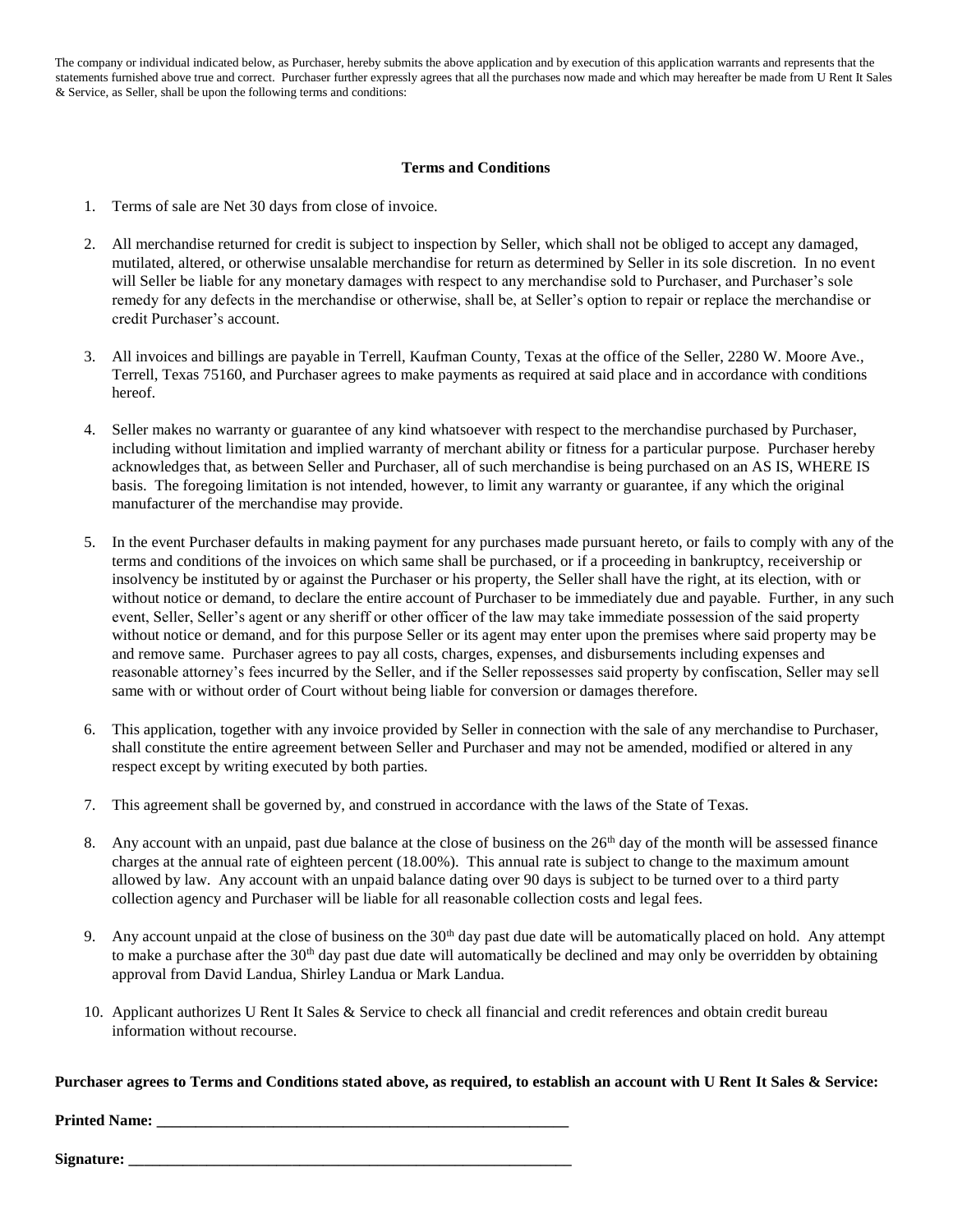All accounts, business or personal, require a personal guarantee.<br>By signing as personal guarantor, I understand I can be held PERSONALLY liable for this debt.

| Address |                                                                               |  |
|---------|-------------------------------------------------------------------------------|--|
|         |                                                                               |  |
|         |                                                                               |  |
|         |                                                                               |  |
|         |                                                                               |  |
|         |                                                                               |  |
|         | V-RENT IT                                                                     |  |
|         |                                                                               |  |
|         | <b>Charge Authorization Sheet</b>                                             |  |
|         |                                                                               |  |
|         |                                                                               |  |
|         |                                                                               |  |
|         | The following individual(s) is/are authorized to charge on the above account: |  |
|         |                                                                               |  |
|         |                                                                               |  |
|         |                                                                               |  |
|         |                                                                               |  |
|         |                                                                               |  |
|         |                                                                               |  |
|         |                                                                               |  |
|         |                                                                               |  |
|         |                                                                               |  |
|         |                                                                               |  |
|         |                                                                               |  |
|         |                                                                               |  |
|         |                                                                               |  |